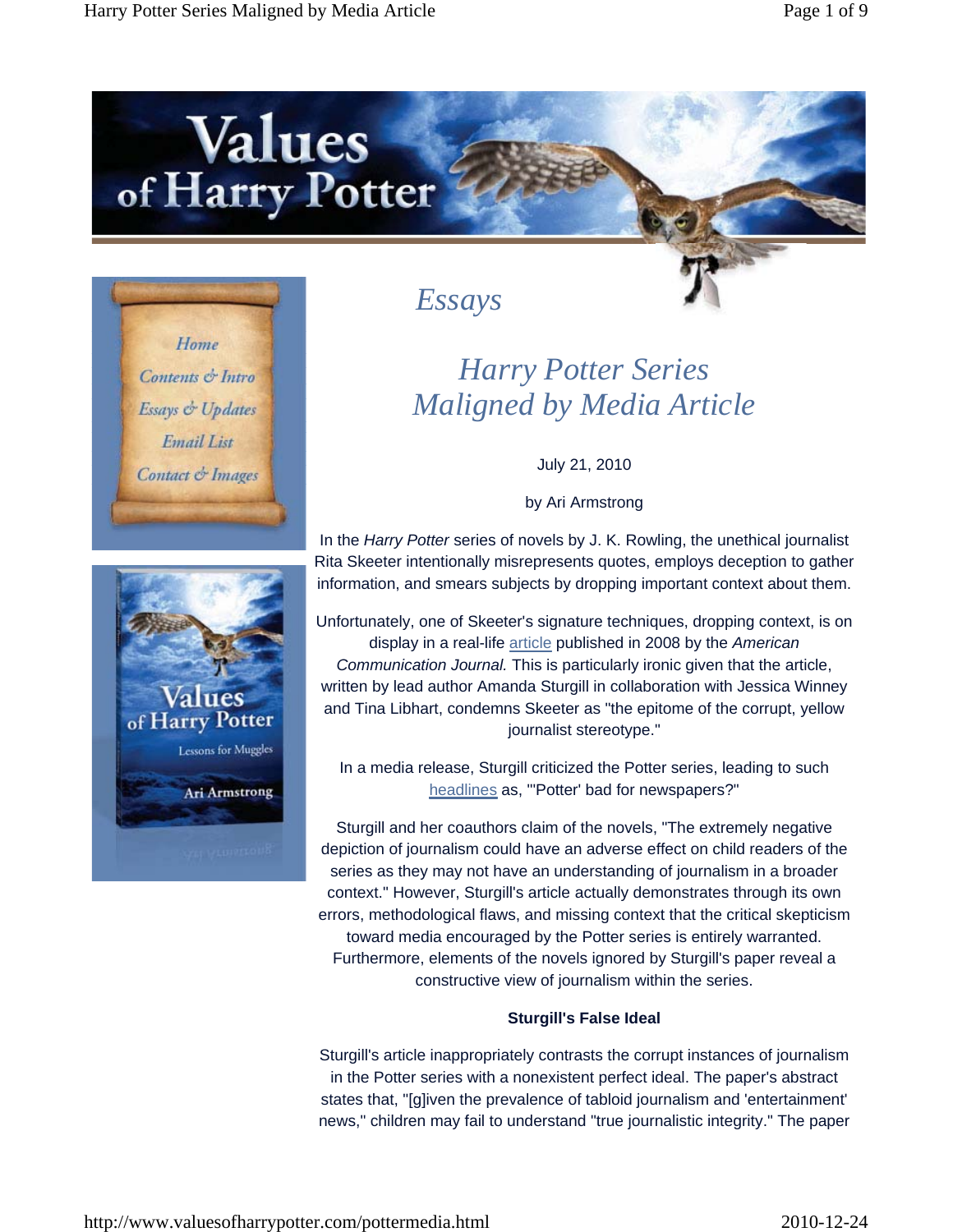continues, "The ideal goal of journalism is to ensure an informed citizenry in an objective and truthful manner."

However, in the real world, journalism often falls short of its "true integrity" and ideals, and the Potter series properly encourages readers to become aware of this fact.

As Sturgill's paper grants, children are in fact inundated with "tabloid journalism and 'entertainment' news;" they often see it whenever the television is on or whenever they walk through a grocery line.

Sturgill's paper complains that, in the Potter series, "[i]ndividuals within the government" leak "information to the press" and seek publicity "to influence how subjects are perceived in print" -- practices that are prevalent in real-life journalism.

Even higher orders of journalism often fail. A few illustrative examples should suffice to secure the point.

\* In 2003, Jayson Blair, while working for the *New York Times,* perhaps the most prestigious newspapers in the world, "committed frequent acts of journalistic fraud while covering significant news events," as the paper itself later admitted.

\* In 2001, the *Denver Post* reported that the local Anti-Defamation League was "looking into" the political activism of Bob Glass (a friend of mine). The paper neglected to mention that Glass is Jewish and that he lost relatives in the Holocaust.

\* Recently the *Las Vegas Sun* published an article by Anjeanette Damon about political candidate Sharron Angle in the context of Christian Reconstructionism, an avowedly theocratic movement. Indeed, the major focus of the article is Reconstructionism, though it interweaves discussion about Angle. As a brief aside, the author mentions, "Angle has never advocated those [Reconstructionist] views." The entire point of the article, then, is to smear Angle by association. (That said, I have serious concerns about the ways that Angle in fact wants to impose religious doctrines by legal force.)

\* In 2008, the *Denver Post* published an article with claims about studies of children's health insurance. Unfortunately, when I asked about the studies, they did not in fact support the author's statements, as Dave Kopel pointed out. (I don't mean to pick on the *Denver Post,* which is generally a good paper, but that's the paper that I most closely follow.)

I suspect Sturgill would reply that the publications I mention are generally good, and the problems I discuss were mostly corrected within the realm of journalism. Sturgill's paper claims that "there is no recourse for bad journalism in the series." (The paper's claim is wrong, as I will address later.) Here my point is simply that, in real life, journalists often make mistakes (and sometimes they act unethically), and as children mature they should learn to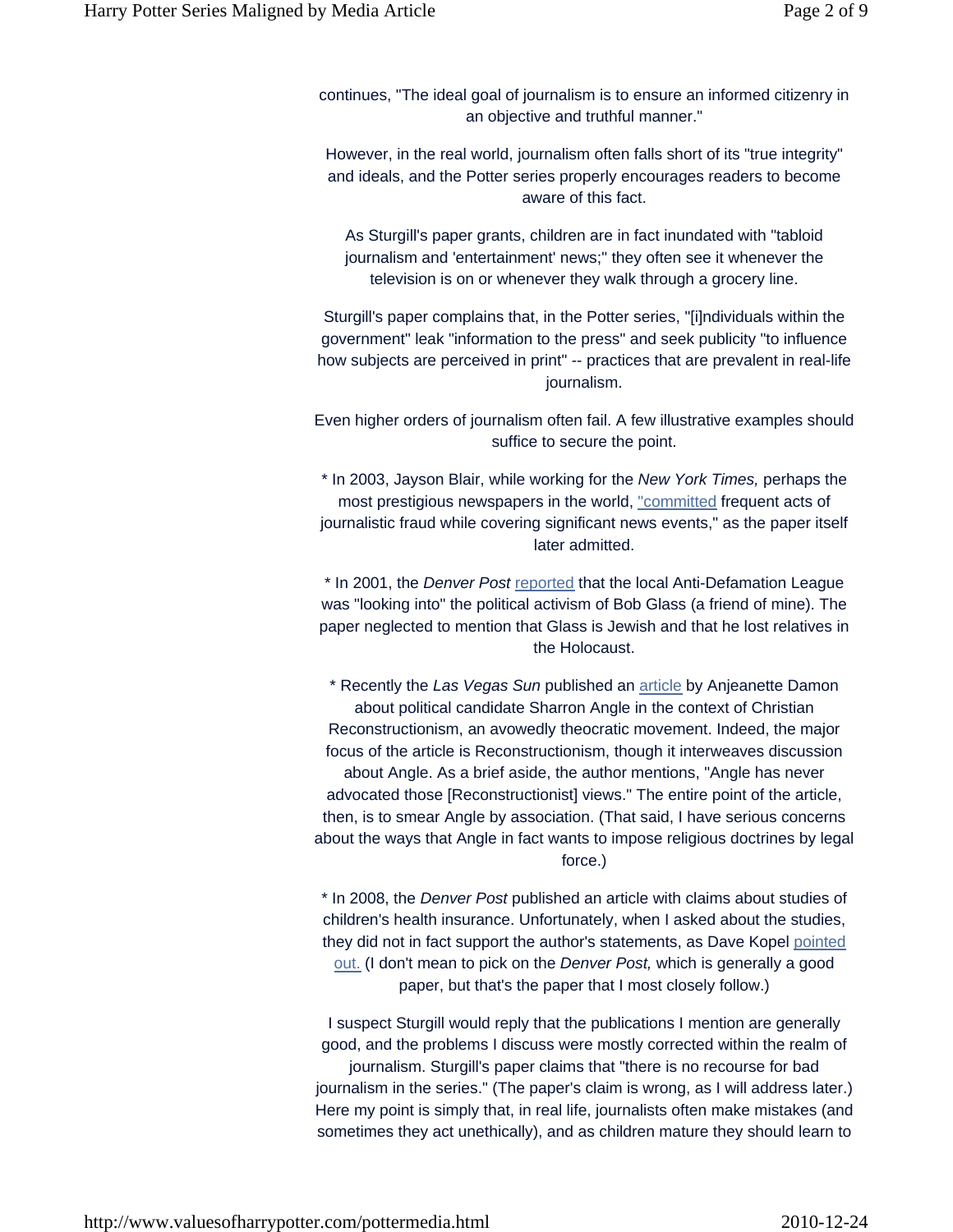interact with media critically rather than blindly assume it reflects some Platonic ideal.

Moreover, the fact that inaccuracies and errors within journalism are so often corrected demonstrates the importance of a critical readership. It is exactly the sort of critical, independent thinking exemplified by Harry Potter and his allies that serves to correct journalistic mistakes. Consumers of journalism will do well to adopt the thoughtful skepticism promoted by the Potter series.

### **Flawed Methodology Pulls Quotes Out of Context**

The express methodology of Sturgill's paper is to take quotes from the Potter series out of the context of the story. However, it is only within the context of the story that the relevant quotes may be properly understood.

Sturgill's paper explains: "Two coders completed a framing analysis of the media references in the *Harry Potter* series of children's books. ... The coders were provided with an exhaustive compendium of direct quotes from the first six books of the series that made any mention of media..."

Moreover, all countervailing evidence to the paper's thesis was simply discarded from the "frames." The paper claims that "it was discovered that there were not enough references to Muggles' journalism for it to be used as a frame." However, even minor references to Muggle [non-magical] journalism are important, as they help establish the context for normal, nonmagical life (i.e., our real world).

The paper continues:

The only examples of news given [in the paper] are ones that portray it as manipulated, inaccurate and unethical. References to the Wizarding world's only other newspaper, the tabloid *The Quibbler,* and references to other forms of media such as radio were minor and not of any particular significance when weighed against the references made to corrupt, underhanded journalism.

The paper's claim about the *Quibbler* is simply false: that paper publishes a critical interview that dramatically impacts the progression of the story. (I will address this important omission in more detail later.) Likewise, radio plays a pivotal role in the series in the final book, though Sturgill's paper addresses only the first six books. (The final Potter book was published in 2007, shortly before the release of Sturgill's article.)

Interestingly, Sturgill's paper notes three examples of honest journalism before dismissing those examples as irrelevant. For example, "In the first book, Harry, while at school, learns about a break-in at an important bank vault in the wizarding world."

Sturgill's paper wrongly downplays the significance of brief instances of good journalism, which help set the context for a normal world; it omits very important instances of critical journalism (as we shall see in a future section);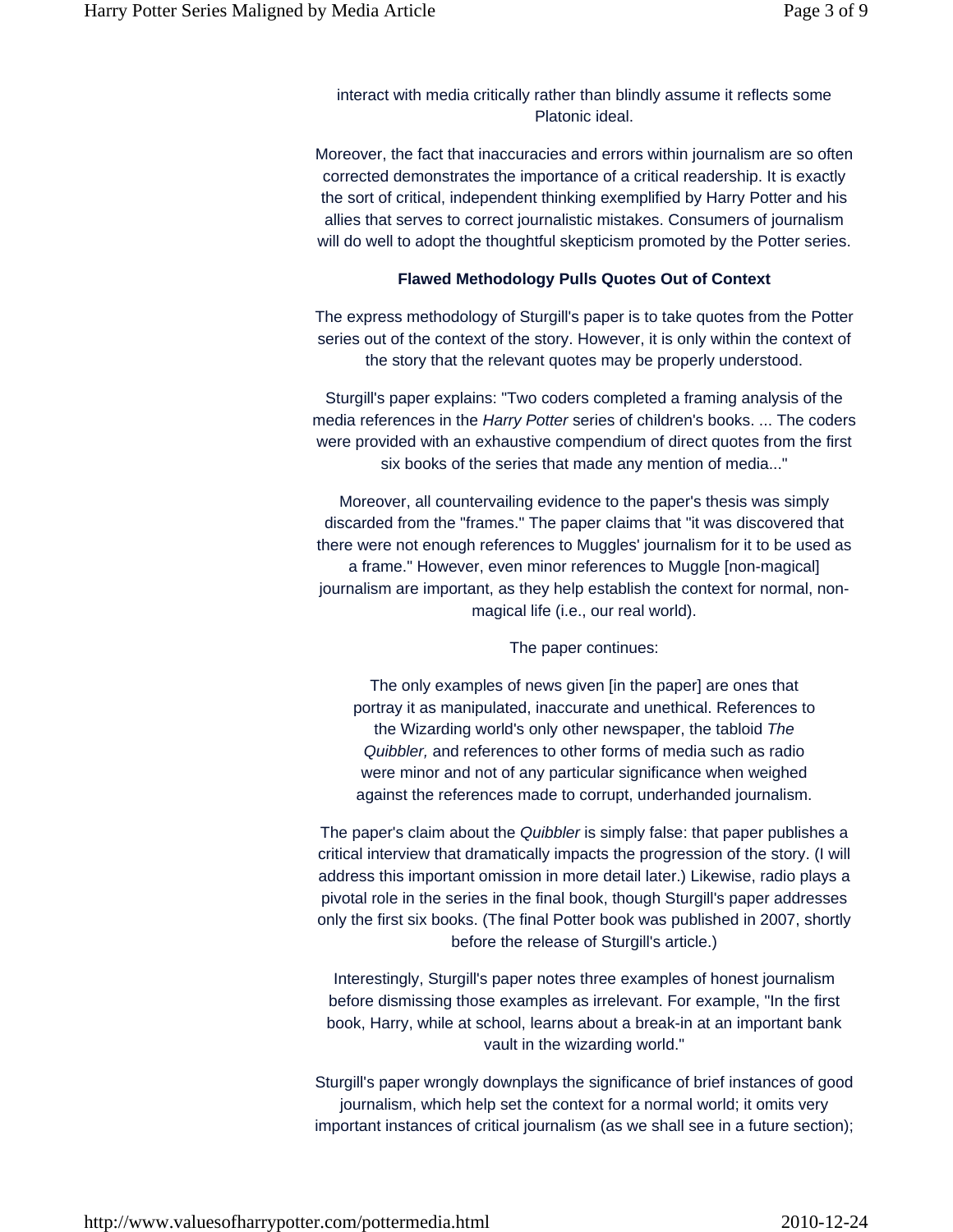and it misrepresents the significance of quotes that it does cover. I'll continue with that last point in discussing the character of Rita Skeeter.

#### **Rita Skeeter's Role in the Novels**

Critical to understanding the quotes about journalism are the plots of the novels. In *Harry Potter and the Goblet of Fire,* the character of Rita Skeeter serves several literary functions. First, she recognizes Harry as a celebrity and turns his story (or some fictionalized version of it) into gossip news.

Notice that, far from offering a distorted vision of how journalism actually operates, the Potter series describes precisely how many journalists tend to treat celebrities. Just look at how popular media treated the romantic relationship between Jennifer Lopez and Ben Affleck, for example. Look at the media's (and the public's) obsession with celebrities like Lindsay Lohan, Britney Spears, and so on. Look at the legions of paparazzi photographers who surround virtually every major celebrity. Thus, insofar as Skeeter represents a gossip columnist pandering to the prurient tastes of her audience, she simply mirrors how real-life journalism often functions.

Skeeter serves another function in the novel's story: she reveals how wellknown people can be subject to fickle public sentiment. Recall that, as Harry enters the magical world, complete strangers approach him and praise him for defeating Voldemort (which Harry barely remembers, as it happened in his infancy). In the second novel, Harry is treated to the unfounded suspicions of his classmates, who fear his suspected connection to the monster roaming the school. In *Goblet,* Harry again experiences the ups and downs of public fame. Again Harry's experiences reflect those of many reallife public figures.

Skeeter also helps to set up Harry's crisis of confidence in Professor Dumbledore, which plays out over the final book (which was not reviewed by Sturgill's paper). It is Skeeter who writes the biased biography of Dumbledore that causes Harry to doubt his former mentor. Notably, in this biography Skeeter gets her facts basically right, only she fails to grasp the full context of Dumbledore's life that makes forgiveness of his worst actions (from his youth) possible.

Obviously Rowling does not intend Skeeter to represent the typical journalist of our world. Instead, Rowling uses Skeeter to advance several of the novels' story lines.

#### **Context Matters: Voldemort's Rise to Power**

Another of Skeeter's roles in the novles is to anticipate the growing problems with media generally, a significant concern of *Harry Potter and the Order of the Phoenix.* As Sturgill's paper notes, a major theme of the novels, so far as media is concerned, is "government control of journalism."

It is on this point of government censorship that Sturgill and her coauthors completely fail to account for the purpose of the novels. The Potter novels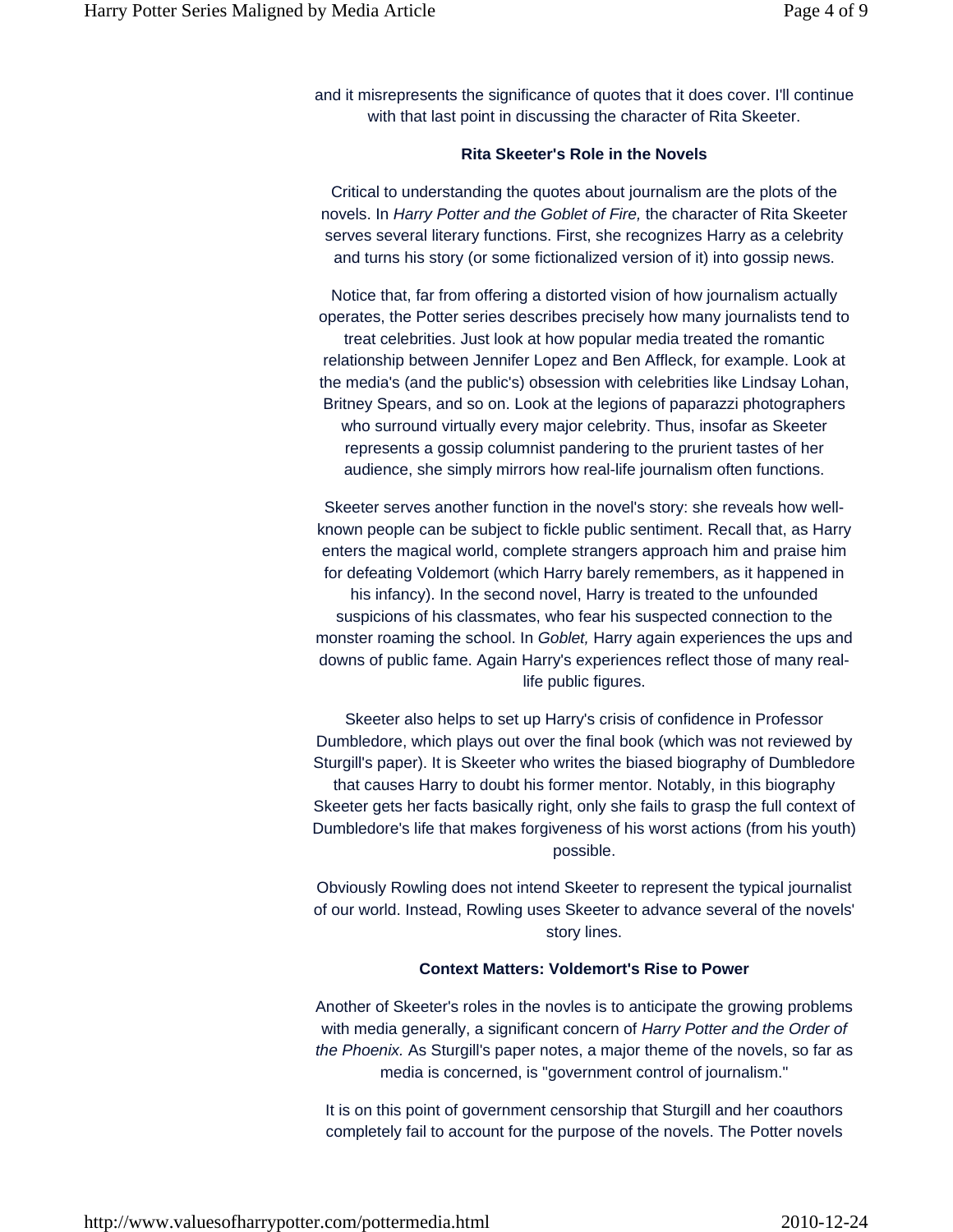are not merely fun stories of magic in which characters happen to populate successive books. Instead, the plot arc of the novels spans the entire series. Over the first three books, Voldemort plots his return to power. In the fourth book, Voldemort succeeds in regaining his powers. In the fifth book, the Ministry of Magic refuses to acknowledge Voldemort's return to power and seeks to vilify Harry and his allies. It is in this context that the Ministry actively censors the press.

Over the span of the final two books, Voldemort seizes control of the Ministry. Voldemort, a brutal and murderous tyrant, in important ways mirrors the rise of Adolf Hitler. Under Voldemort's reign, the media indeed becomes the government's propaganda machine. That Sturgill's paper simply ignores this plot arc is shocking.

In the final three books of the series, Rowling is not writing to represent the normal state of journalism: she is writing to show what happens to a society when its government becomes corrupt and when the government then falls to the rule of a dictator. One implication of such a state of affairs is that journalism becomes subject to government manipulation and censorship.

Notice that journalism is not the only field subject to oppressive government controls: in *Order of the Phoenix,* the Hogwarts school falls under the corruptive influence of Ministry lackey Dolores Umbridge. The Minister of Magic subverts the criminal law itself by persecuting Harry over a bogus charge.

Does Sturgill wish to deny that corrupt governments often turn to censorship? Does she wish maturing children to ignore this crucial fact of history? Does she wish citizens to turn a blind eye to such problems because they do not fit neatly into coding frames?

Books about Nazi propaganda do not represent, and do not claim to represent, typical journalism in a healthy society. Neither do novels about the rise of a Hitler-like dictator, which is precisely what the Potter books are.

Context matters. Yes, particularly in the final books of the series, government agents defile the field of journalism. They do so in an era of government corruption and, eventually, dictatorship. Again the Potter books do not distort reality; they address real-life problems.

#### **The** *Quibbler's* **Pivotal Interview**

As noted, Sturgill's paper refers to journalism in the *Quibbler* as "minor and not of any particular significance." This claim by Sturgill's paper is ridiculous, given that the *Quibbler* publishes an interview with Harry Potter of pivotal significance.

In *Order of the Phoenix,* Hermione Granger (Harry's close friend and major ally) calls the *Quibbler* "rubbish" (page 193), a well-deserved appraisal given its penchant for publishing sensationalistic, groundless stories. However, in this frightening era of corrupt government and the accompanying censorship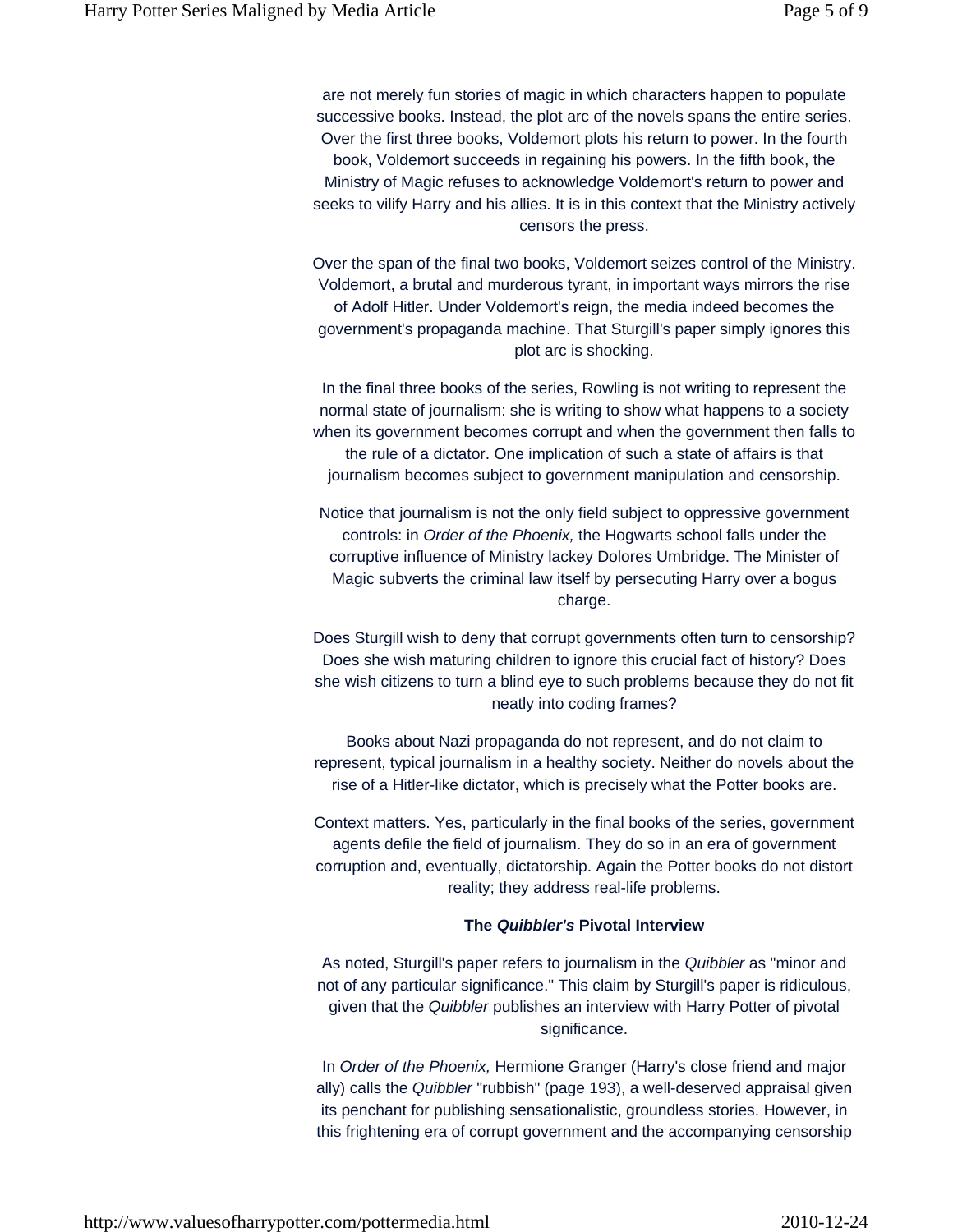of the media, the *Quibbler* soon plays a crucial role in getting the truth out to the public.

Hermione conscripts Skeeter to write the "true story. All the facts. Exactly as Harry [a first-hand witness to the relevant events] reports them. ... I want to give him [Harry] the opportunity to tell the truth!" (page 567). Rita replies, "There's no market for a story like that." Hermione retorts, "You mean the *Prophet* won't print it because Fudge [the Minister of Magic] won't let them."

Rita claims, "People just don't want to believe [Voldemort is] back" (page 567). Hermione: "So the *Daily Prophet* exists to tell people what they want to hear, does it?" Skeeter: "The *Prophet* exists to sell itself, you silly girl."

Sturgill's paper recounts the story to that point, but the paper declines to tell the rest of the story.

Luna Lovegood, daughter of the *Quibbler's* editor, says of her father, "He publishes important stories that he thinks the public needs to know" (page 568). Skeeter retorts, "I could manure my garden with the contents of that rag."

Hermione persists in her view that journalism can and properly does serve to tell the truth to the public. She tells Skeeter, "Well, this is your chance to raise the tone of it a bit, isn't it?"

Skeeter replies that nobody will take an article in the *Quibbler* seriously.

Hermione's reply is noteworthy:

Some people won't. But the *Daily Prophet's* version of the Azkaban breakout [in which Voldemort's followers escaped from prison] had some gaping holes in it. I think a lot of people will be wondering whether there isn't a better explanation of what happened, and if there's an alternative story available, even if it is published in... an *unusual* magazine -- I think they might be rather keen to read it."

Hermione ropes Skeeter into writing the article by threatening to expose her illegal means of gathering information.

Once Skeeter agrees, Hermione says, "Okay, Harry? Ready to tell the public the truth?" (Page 569)

Hermione's views of journalism are precisely the opposite of what Sturgill's paper claims the series promotes. While Hermione rightly recognizes the dangers and shortcomings of government-controlled media, she also recognizes the crucial role journalism can play in relating the truth to the public.

While Skeeter suggests that newspapers focus on sensationalistic stories in order to sell copies to gullible readers, Hermione respects readers enough to realize that they are dissatisfied with obviously shoddy journalism, and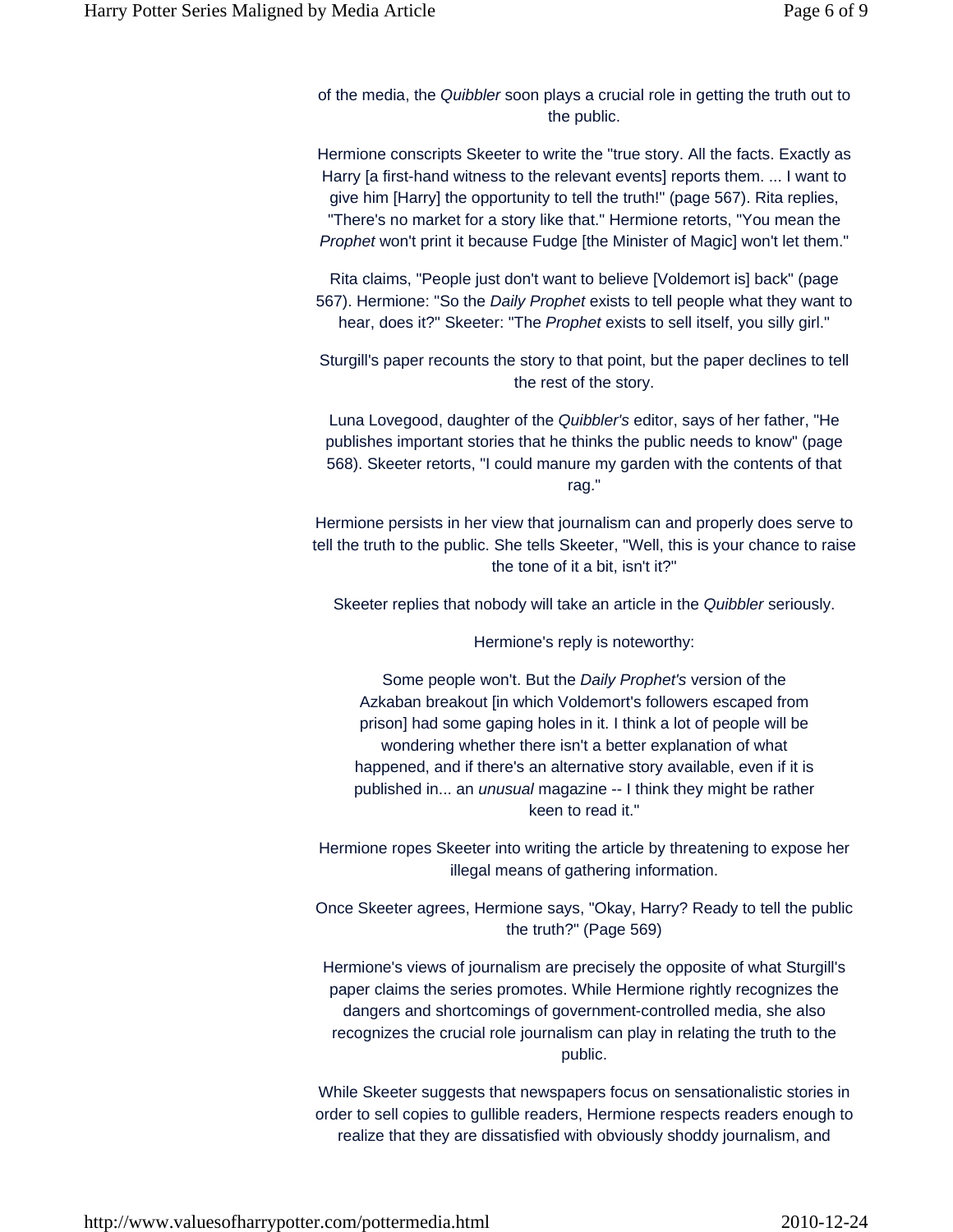generally they are intelligent enough to tell when a story rings true and when it does not.

For Sturgill's paper to fail to report Hermione's views of journalism, in a paper purportedly about the portrayal of journalism in the Potter series, is fantastically unprofessional and unjust toward Rowling's work.

While it is true that, within the unusual context of the series, Hermione conscripts Skeeter by blackmailing her, Hermione's lessons easily carry over to real life. Without Skeeter's assistance, Hermione could have found another writer to cover the story, or she could have written it up herself. In our world, citizen journalists often write letters, op-eds, and blog posts to advance a story. While Sturgill's paper claims that Skeeter is the only "journalist of any consequence" named in the series, this is wrong: Hermione also functions as an important journalist -- a citizen journalist -- in this case.

It is worth noting that, while *Harry Potter and the Deathly Hallows* lies outside the scope of Sturgill's paper, it contains even more positive portrayals of journalism. The *Quibbler's* editor continues to report the truth to the public (see page 299), even though doing so gets him in deep trouble with Voldemort's minions (and he eventually relents). Moreover, Harry's allies use the radio to report the news of the resistance (see page 437).

#### **Recourse to Bad Journalism**

Sturgill's paper claims that "references to any form of accurate, nonobstructive journalism were virtually non-existent;" we have already seen that this claim is false. Sturgill's paper also wrongly claims that "there is no recourse for bad journalism in the series" and that bad "journalism always goes unpunished."

We have already seen that Hermione takes it upon herself to hold not only the *Prophet* but Skeeter accountable for bad journalism.

Contrary to the suggestion of Sturgill's paper, Harry has access to a variety of competing media outlets. He reads both the *Daily Prophet* and the Muggle news for hints about what's going on in the magical world. The *Quibbler* plays a crucial role in reporting news in the fifth and seventh books, and, as we have seen, the allies' radio network also serves as a key news outlet in the seventh book. In addition, personal contacts serve an important role in spreading the truth and countering bad journalism.

*Order of the Phoenix* again offers poignant examples of how characters fight for good journalism.

After the *Quibbler's* interview with Harry is published, Harry receives a stack of letters from readers. Some are unsupportive, but some recognize the truth of his account (page 579).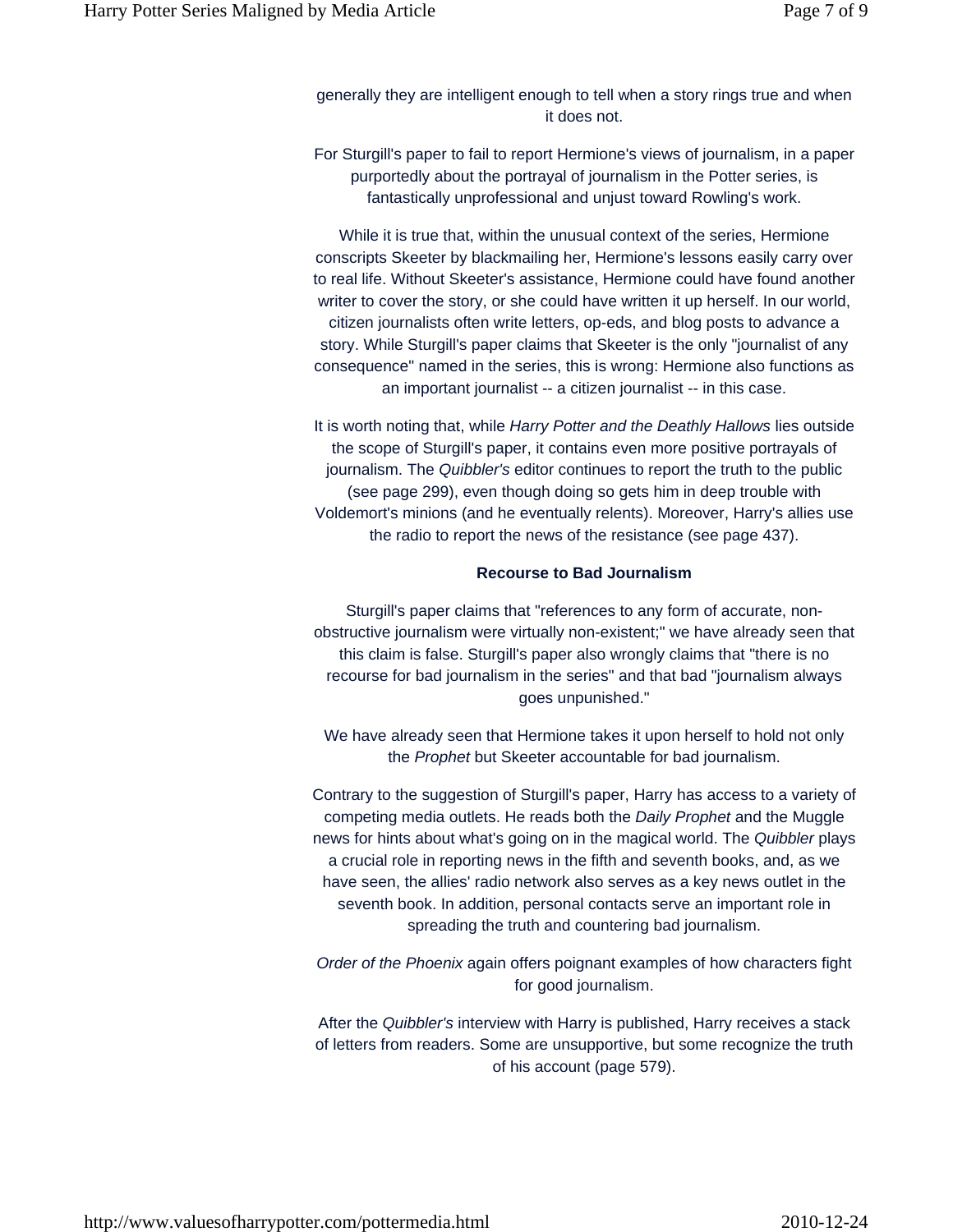At the Hogwarts school, Dolores Umbridge, who has taken over the school, declares, "Any student found in possession of the magazine *The Quibbler* will be expelled" (page 581).

Hermione is thrilled by Umbridge's response, saying, "If she could have done one thing to make absolutely sure that every single person in this school will read your interview, it was banning it!"

Obviously Hermione does not support Umbridge's authoritarian control of the school, but she rightly predicts her fellow students' response. Similarly, in our world, Banned Books Week promotes works that have been banned.

Ultimately, the message of the Harry Potter series, in terms of journalism, is that the best way to fight bad journalism is to keep telling the truth. For example, finally in *Order of the Phoenix,* after the facts are too overwhelming even for the Ministry and the *Prophet* to ignore, the paper relents, reporting, "In a brief statement Friday night, Minister of Magic Cornelius Fudge confirmed that [Voldemort] has returned to this country and is active once more" (page 845).

The book's message is that, even in the face of shoddy reporting or outright censorship, ultimately the truth can prevail, if its advocates keep fighting for it.

#### **Conclusion**

Sturgill and her coauthors rightly urge educators and parents to "expose children to a wide variety of literature that demonstrates the essential role of journalism in a free society."

However, Sturgill's paper wrongly criticizes the Potter series for showing an "extremely negative depiction of journalism [that] could have an adverse effect on child readers..."

Rowling's works instead encourages children to think for themselves. (See the second chapter of my book.) The novels encourage readers neither to accept whatever they read or watch at face value, nor to uncritically reject it. Rather, these novels encourage readers to critically examine claims, regardless of their source, for internal consistency and adherence to the facts. Furthermore, the series urges readers to fight for the truth.

Unfortunately for Sturgill and her coauthors, their paper cannot itself withstand such critical scrutiny. Their failure is particularly ironic given that they employ Rita Skeeter's technique of dropping context even as they wrongly accuse the Potter series of doing the same. If in the future Sturgill and her coauthors wish to find writers who give media a bad name, they might wish to first confirm that their nearest example is not revealed in the mirror.